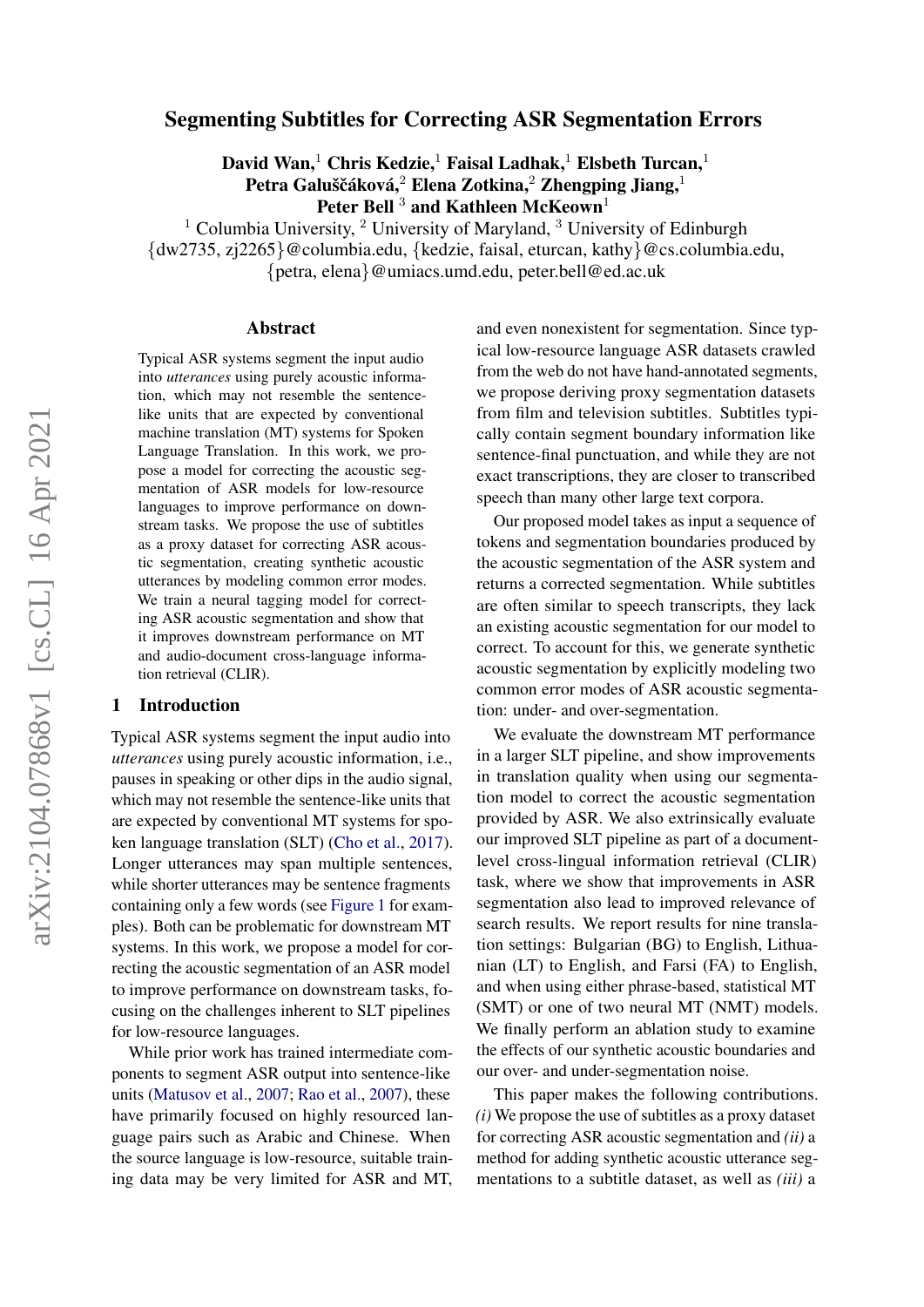<span id="page-1-0"></span>

Figure 1: Example acoustic segmentation errors and their corrections.  $\blacksquare$  indicates a segment boundary.

simple neural tagging model for correcting ASR acoustic segmentation before use in an MT pipeline. *(iv)* Finally, we show downstream performance increases on MT and document-level CLIR tasks, especially for more syntactically complex segments.

# 2 Related Work

Segmentation in SLT has been studied quite extensively in high-resource settings. Early work used kernel-based SVM models to predict sentence boundaries using language model probabilities along with prosodic features such as pause duration [\(Matusov et al.,](#page-10-0) [2007;](#page-10-0) [Rao et al.,](#page-10-1) [2007\)](#page-10-1) and part-of-speech features derived from a fixed window size [\(Rangarajan Sridhar et al.,](#page-10-2) [2013\)](#page-10-2). Other work has modeled the problem using hidden markov models [\(Shriberg et al.,](#page-10-3) [2000;](#page-10-3) [Gotoh and](#page-9-1) [Renals,](#page-9-1) [2000;](#page-9-1) [Christensen et al.,](#page-9-2) [2001;](#page-9-2) [Kim and](#page-9-3) [Woodland,](#page-9-3) [2001\)](#page-9-3) and conditional random fields [\(Liu et al.,](#page-9-4) [2005;](#page-9-4) [Lu and Ng,](#page-9-5) [2010\)](#page-9-5).

More recent segmentation work uses neural architectures, such as LSTM [\(Sperber et al.,](#page-10-4) [2018\)](#page-10-4) and Transformer models [\(Pham et al.,](#page-10-5) [2019\)](#page-10-5). These models benefit from the large training data available for high-resource languages. For example, the TED corpus [\(Cettolo et al.,](#page-9-6) [2012\)](#page-9-6) for SLT from English to German includes about 340 hours of welltranscribed data. To our knowledge, such datasets do not exist for the languages we are interested in. [Wan et al.](#page-11-0) [\(2020\)](#page-11-0) develop a segmentation model in our setting using subtitles; however, they do not take into account explicit modeling of segmentation errors and show only minimal and intermittent improvements in downstream tasks.

Recent work has increasingly focused on endto-end models of SLT in a high-resource setting, since these systems reduce error propagation and latency when compared to cascaded approaches [\(Weiss et al.,](#page-11-1) [2017;](#page-11-1) [Cross Vila et al.,](#page-9-7) [2018;](#page-9-7) [Sper](#page-10-6)[ber et al.,](#page-10-6) [2019;](#page-10-6) [Gaido et al.,](#page-9-8) [2020;](#page-9-8) [Bahar et al.,](#page-8-0) [2020;](#page-8-0) [Lakumarapu et al.,](#page-9-9) [2020\)](#page-9-9). In spite of these advantages, end-to-end systems have only very recently achieved competitive results due to the limited amount of parallel data for speech translation as compared to the data that is available to train ASR systems and translation systems separately [\(Gaido et al.,](#page-9-8) [2020;](#page-9-8) [Ansari et al.,](#page-8-1) [2020\)](#page-8-1).

# 3 Problem Definition

We treat the ASR acoustic segmentation problem as a sequence tagging problem [\(Stolcke and](#page-10-7) [Shriberg,](#page-10-7) [1996\)](#page-10-7). Unlike a typical tagging problem, which aims to tag a single input sequence, our input is a pair of aligned sequences of  $n$  items,  $\mathbf{x} = [x_1, \dots, x_n]$  and  $\boldsymbol{\gamma} = [\gamma_1, \dots, \gamma_n]$  where x and  $\gamma$  are the ASR tokens and acoustic segmentation respectively. The tokens  $x_i$  belong to a finite vocabulary  $V$ , while the acoustic segmentation boundary tags are binary, i.e.,  $\gamma_i \in \{0, 1\}$ , where  $\gamma_i = 1$  indicates that the ASR acoustic segmentation placed a boundary between tokens  $x_i$  and  $x_{i+1}$ . The goal is to predict a corrected segment boundary tag sequence  $\mathbf{y} = [y_1, \dots, y_n] \in \{0, 1\}^n$ from x and  $\gamma$ .

We do this by learning a probabilistic mapping from token/segmentation sequences to corrected segmentation  $p(\cdot|\mathbf{x}, \gamma; \theta) : \{0, 1\}^n \to (0, 1)$ where  $p$  is a neural tagging model with parameters θ. While  $\gamma$  are produced solely from acoustic cues,  $p$  can take advantage of both the acoustic information (via  $\gamma$ ) as well as syntactic/semantic cues implicit in x.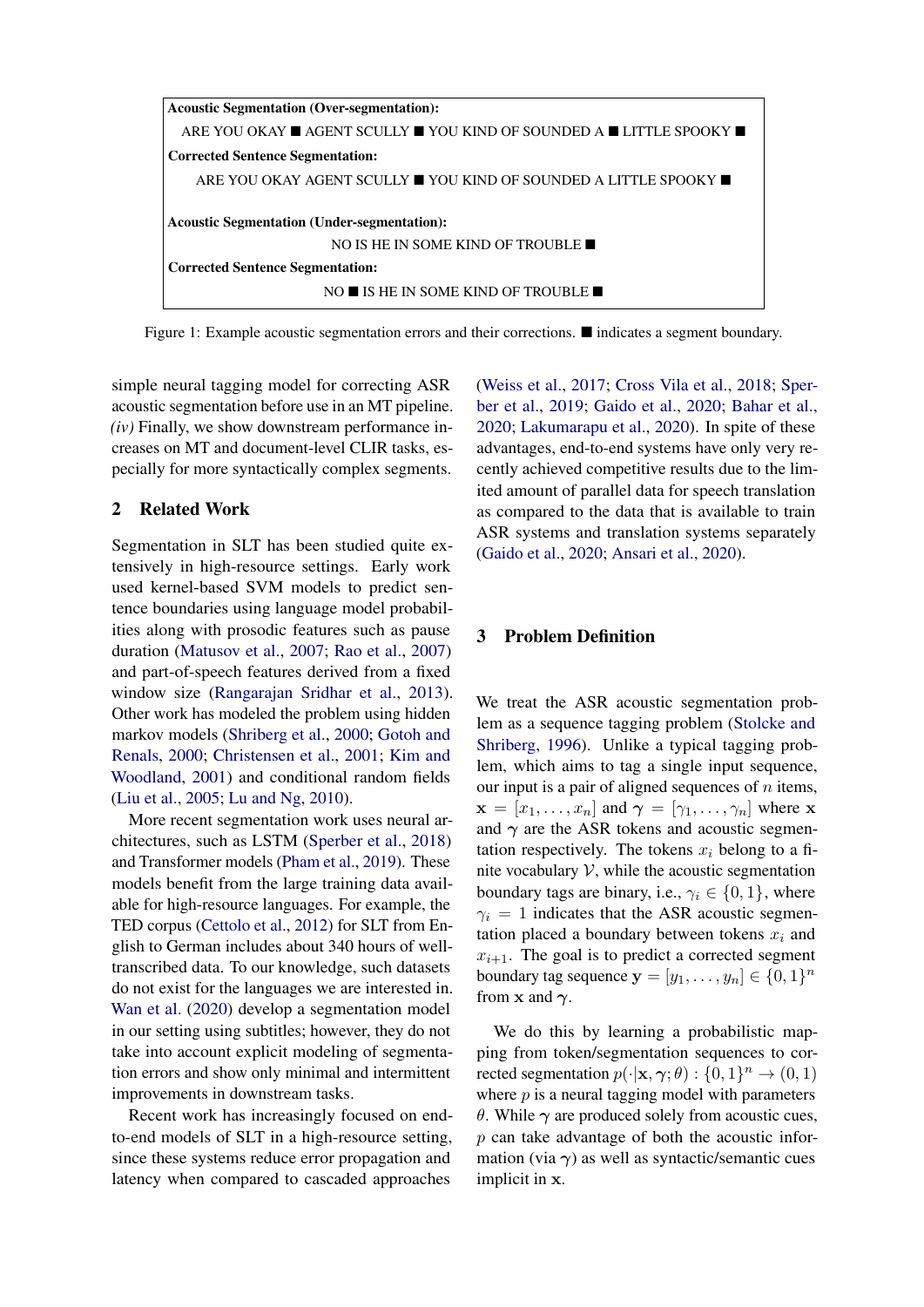<span id="page-2-1"></span>

|                                                    | <b>Reference Segmentation:</b>                                                  |                  |                |          |                |          |          |                |                |  |
|----------------------------------------------------|---------------------------------------------------------------------------------|------------------|----------------|----------|----------------|----------|----------|----------------|----------------|--|
|                                                    | YEAH ■ THE HOLIDAY MARKET IS TOO BUSY ■ YES ■                                   |                  |                |          |                |          |          |                |                |  |
| <b>Synthetic Acoustic Segmentation Generation:</b> |                                                                                 |                  |                |          |                |          |          |                |                |  |
| Model Output: $y = 1$ 0                            |                                                                                 |                  |                |          | $\theta$       | $\theta$ | $\theta$ | $\theta$       | $\overline{1}$ |  |
| (Under-seg.) $\tilde{\gamma}$ = 1                  |                                                                                 |                  |                |          |                |          |          |                | $\mathbf{0}$   |  |
| $(Over-seg.)$                                      |                                                                                 | $\hat{\gamma}$ = |                | $\Omega$ |                |          |          |                |                |  |
|                                                    |                                                                                 |                  | $\gamma = 1 0$ |          | $\overline{0}$ |          | $\Omega$ | $\overline{1}$ | $\Omega$       |  |
|                                                    | Model Input:<br>= YEAH THE HOLIDAY MARKET IS TOO<br><i>BUSY</i><br>$\mathbf{x}$ |                  |                |          |                | Y E S    |          |                |                |  |
| Synthetic Acoustic Segmentation $(\gamma)$ :       |                                                                                 |                  |                |          |                |          |          |                |                |  |
| YEAH ■ THE HOLIDAY MARKET ■ IS TOO ■ BUSY YES ■    |                                                                                 |                  |                |          |                |          |          |                |                |  |

Figure 2: Example of synthetic acoustic segmentation  $(\gamma)$  creation. For each training datapoint, we have as model input the tokens x and the corresponding model output sentence boundary labels y. To generate the synthetic acoustic segmentation ( $\gamma$ ), we apply under-segmentation ( $\tilde{\gamma}$ ) and over-segmentation ( $\hat{\gamma}$ ) noise to y. Dashes indicate the tokens where the particular noise is not applicable. Bold indicates the changed labels due to the noise. We generate the additional input  $\gamma$  by combining both  $\tilde{\gamma}$  and  $\hat{\gamma}$ .

# 4 Generating Training Data from Subtitles

One of our primary contributions is a method for converting subtitle data into suitable training data for an ASR segmentation correction model. The subtitle data contains speech-like utterances of dialogue between characters in film and television shows. For the purposes of this paper, we do not use information about speaker identity, only the text and information about segmentation. We obtain the ground truth output label segmentation y by segmenting the subtitle text on sentence final punctuation.<sup>[1](#page-2-0)</sup> We remove the punctuation but keep the implied label sequence to obtain the input token sequence x and ground truth output label segmentation y. However, we do not have acoustic segmentation available for x, y pairs derived from subtitle data, which we will need as additional input if our model is to learn to correct acoustic segmentation provided by an ASR component. We thus create a synthetic acoustic segmentation sequence  $\gamma$  as input by adding two types of noise to y. Specifically, we imitate two common ASR system errors, undersegmentation noise and over-segmentation, so that at test time the model can correct those errors.

Under-segmentation Noise In the ASR model, under-segmentation occurs when pauses between words are brief, and the resulting ASR output is an utterance that could ideally be split into multiple sentence-like segments. We simulate this by adding

*under-segmentation noise* which converts ground truth segmentation boundaries  $y_i = 1$ , to  $y_i = 0$ with probability  $\check{\alpha}$  and leaves  $y_i = 0$  unchanged.

Over-segmentation Noise Over-segmentation occurs in an ASR model when a speaker takes a longer pause in the middle of what could be interpreted as a contiguous sentence-like utterance. *Over-segmentation noise* is simulated by inserting random segment boundaries within an utterance. That is, with probability  $\hat{\alpha}$  we convert a non-boundary tag  $y_i = 0$  to  $y_i = 1$ , while leaving all  $y_i = 1$  unchanged.

Synthetic Segmentation Input Generation We can then sample a synthetic acoustic segmentation sequence  $\gamma$  from the following distribution,

$$
\gamma_i \sim \begin{cases} \text{Bernoulli}(\check{\alpha}) & \text{if } y_i = 1 \\ \text{Bernoulli}(\hat{\alpha}) & \text{otherwise} \end{cases}
$$

for  $i \in \{1, \ldots, n\}$ . This can be thought of as dropout applied to the correct label sequence y. See [Figure 2](#page-2-1) for an example. Our proposed segmentation correction model will learn to denoise the input segmentation sequence  $\gamma$  and produce the corrected sequence y.

## 5 Model

We employ a Long Short-Term Memory (LSTM) based model architecture for this task [\(Hochre](#page-9-10)[iter and Schmidhuber,](#page-9-10) [1997\)](#page-9-10). Given an input sequence of ASR tokens  $\mathbf{x} = [x_1, \dots, x_n]$  along with corresponding ASR segmentation sequence

<span id="page-2-0"></span><sup>&</sup>lt;sup>1</sup>Set of sentence final punctuation: {  $( ) : -1 ?$  . }.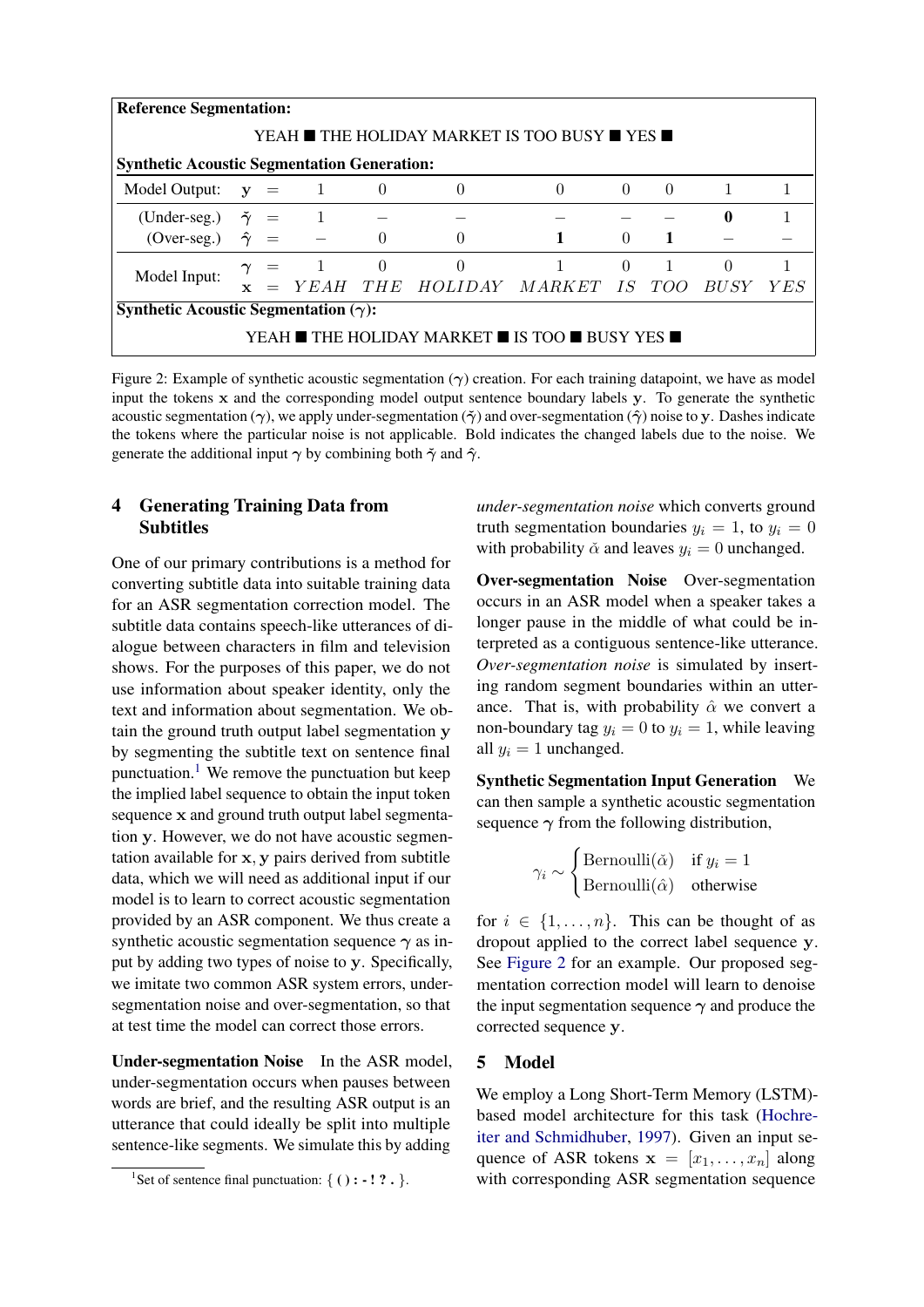$\gamma = [\gamma_1, \ldots, \gamma_n]$ , we first get an embedding representation  $\mathbf{e}_i \in \mathbb{R}^{316}$  for each token as follows:

$$
\mathbf{e}_i = G(x_i) \oplus F(\gamma_i)
$$

where  $G \in \mathbb{R}^{|\mathcal{V}| \times 300}$  and  $F \in \mathbb{R}^{2 \times 16}$  are embedding lookup tables, and  $\oplus$  is the concatenation operator. We initialized  $G$  with FastText embeddings pre-trained on Common Crawl data [\(Mikolov et al.,](#page-10-8) [2018\)](#page-10-8). F is randomly initialized.

We pass the embedding sequence through a twolayer bi-directional LSTM, with 512 hidden units each, to get the contextual representation  $h_i \in$  $\mathbb{R}^{1024}$  for each token as follows:

$$
\mathbf{h}_i = \overrightarrow{\text{LSTM}}(\mathbf{e}_i) \oplus \overleftarrow{\text{LSTM}}(\mathbf{e}_i)
$$

where  $\overrightarrow{\text{LSTM}}$  and  $\overleftarrow{\text{LSTM}}$  are the forward direction and backward direction LSTMs respectively.

Each output state  $h_i$  is then passed through a linear projection layer with a logistic sigmoid to compute the probability of a segment boundary  $p(y_i = 1 | \mathbf{h}_i; \theta)$ . The log-likelihood of a corrected segmentation boundary sequence is  $\log p(\mathbf{y}|\mathbf{x}, \gamma; \theta) = \sum_{i=1}^{n} \log p(y_i|\mathbf{h}_i; \theta)$ . We fit the parameters,  $\theta$ , by approximately minimizing the negative log-likelihood on the training set  $D$ ,  $\mathcal{L}(\theta) = -\frac{1}{\pi}$  $\frac{1}{|{\cal D}|}\sum_{(\mathbf{x},\boldsymbol{\gamma},\mathbf{y})\in{\cal D}}\log p\left(\mathbf{y}|\boldsymbol{\gamma},\mathbf{x};\theta\right)$ , using mini-batch stochastic gradient descent.

#### 6 Datasets

#### 6.1 Subtitles Dataset

We obtain monolingual subtitle data from the OpenSubtitles 2018 corpus [\(Lison and Tiedemann,](#page-9-11) [2016\)](#page-9-11). OpenSubtitles contains monolingual subtitles for 62 languages drawn from movies and television. The number of subtitle documents varies considerably from language to language. LT has only 1,976 documents, while BG and FA have 107,923 and 12,185 respectively. We randomly down-sample from the larger collection to 2,000 documents to ensure our segmentation correction models are all trained with similar amounts of data.

Treating the subtitles for a complete television episode or movie as the source of a single training instance  $(x, \gamma, y)$  introduces some complications because they are usually quite long relative to typical SLT system input. To better match our evaluation conditions, we arbitrarily split each document into  $M$  instances, where the length  $l$  in tokens for each instance m is sampled from  $L \sim U(1, 100)$ , i.e. uniformly from 1 to 100 tokens. This range was determined to to approximate the length distribution of our evaluation datasets.

See [Table 1](#page-4-0) for statistics on the number of training instances created as well as the average number of sentence segments per instance. Note that even though the number of subtitle documents is close to equal, the documents can vary considerably in length. As result, the BG dataset has more than twice the training instances of FA or LT. In some cases, an instance may contain only a few words that do not constitute a sentence, and such instances would have no segment boundaries; this helps prevent the model from learning pathological solutions such as always inserting a segment boundary at the end of the sequence.

Since we do not evaluate the segmentation directly on OpenSubtitles, we split the available data into training and development partitions, with 90% of the instances in the training set.

#### 6.2 Speech Retrieval Dataset

For extrinsic evaluation of ASR segments, we use the speech retrieval dataset from the MATERIAL<sup>[2](#page-3-0)</sup> program. The goal of MATERIAL is to develop systems that can retrieve text and speech documents in low-resource languages that are relevant to a given query in English. To bootstrap speech retrieval systems in low-resource languages, MATE-RIAL collects BG, FA, and LT speech training data for ASR systems, as well as additional separate collections of BG, FA, and LT speech documents along with their relevance judgments for a set of English language queries. Since the retrieval of speech documents requires a cascade of ASR, MT, and CLIR systems, the MATERIAL data allows us to measure the impact of ASR segmentation on both the translation quality, as well as the downstream retrieval system. The data partitions in MA-TERIAL are numerous and to avoid confusion, we briefly describe them here.

The *BUILD* partition contains a small amount of ASR training and development data for BG, FA, and LT, i.e. audio files paired with reference transcripts. We use the BUILD data for fine-tuning our subtitle trained model. We apply the same synthetic acoustic segmentation generation procedure to this collection as we do to the subtitle data when using it for fine-tuning. See [Table 1](#page-4-0) for dataset statistics.

The *Test (Small)* partition contains audio docu-

<span id="page-3-0"></span><sup>2</sup>[www.iarpa.gov/index.php/](www.iarpa.gov/index.php/research-programs/material) [research-programs/material](www.iarpa.gov/index.php/research-programs/material)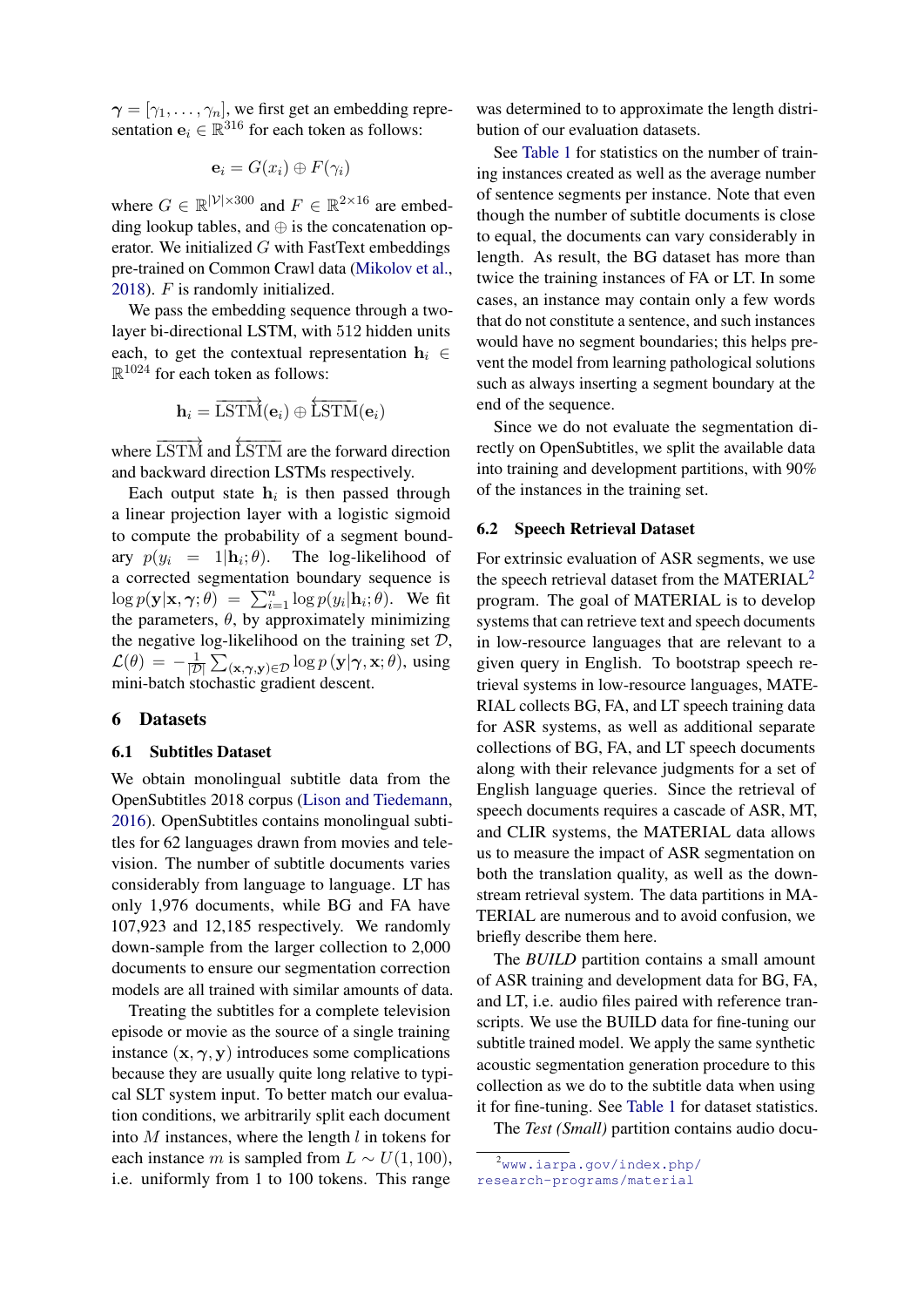<span id="page-4-0"></span>

| Lang. | OpenSubtitles |                                              |  | <b>BUILD</b> Train |                                    |     |        | <b>BUILD Valid</b> |  |
|-------|---------------|----------------------------------------------|--|--------------------|------------------------------------|-----|--------|--------------------|--|
|       |               |                                              |  |                    | $S \cap I$                         | S – | $\Box$ |                    |  |
| BG.   | 2000          | 459,301 3.95 352 7,723 3.22 108 2,472 3.14   |  |                    |                                    |     |        |                    |  |
| FA.   | 2000          | 120,039                                      |  |                    | 3.88 302 6,707 3.52 120 2,679 3.53 |     |        |                    |  |
| LT    | 1977          | 165,751 12.99 484 11,782 3.40 112 2,893 3.31 |  |                    |                                    |     |        |                    |  |

Table 1: Segmentation model training dataset statistics. We report number of documents (D), number of instances (I) in each dataset and average number of segments per instance (S).

<span id="page-4-1"></span>

| Lang. |     | Test (Small) |       | Test (Large) |
|-------|-----|--------------|-------|--------------|
|       | 0   | Ð            |       | I)           |
| BG    | 300 | 634          |       |              |
| FA    | 221 | 528          |       |              |
| LТ    | 300 | 496          | 1.000 | 3,297        |

Table 2: Number of queries (Q) and documents (D) in the speech retrieval test collections.

ments and a set of English language queries and relevance judgements for those queries. At test time, we use the acoustic segmentation provided by the ASR system as the input  $\gamma$  instead of generating acoustic label sequences. Additionally, roughly half of the audio documents in this collection include ground-truth transcriptions and translations to English, which allows us to evaluate MT.

The *Test (Large)* partition is similar to the Test (Small) partition, but much bigger in size. There are no transcripts or translations, so it can be used only to evaluate CLIR. The Test (Large) partition is available only for LT.

We use the translated portion of Test (Small) as a test set for MT and both Test (Small) and Test (Large) as extrinsic test sets for CLIR. The statistics of the MATERIAL partitions can be found in Table  $2<sup>3</sup>$  $2<sup>3</sup>$  $2<sup>3</sup>$ 

The speech retrieval datasets come from three domains: news broadcast, topical broadcast such as podcasts, and conversational speech from multiple low-resource languages. Some speech documents have two speakers, with each speaker on a separate channel, i.e., completely isolated from the other speaker. When performing segmentation we treat each channel independently, creating a separate (resegmented) ASR output for each channel. To create the document transcript for MT, we merge the two

output sequences by sorting the token segments based on their wall-clock start time.

## 7 Experiments

## 7.1 Segmentation Model Training

For all datasets, we tokenize all data with Moses [\(Koehn et al.,](#page-9-12) [2007\)](#page-9-12). To improve performance on out of vocabulary words, we use Byte-Pair-Encoding [\(Sennrich et al.,](#page-10-9) [2016\)](#page-10-9) with 32,000 merge operations to create subwords for each language.

We then train the segmentation model on the subtitle dataset. When creating  $\gamma$  sequences on the subtitles data, we set under- and over-segmentation noise to  $\check{\alpha} = 0.25$  and  $\hat{\alpha} = 0.25$  respectively.<sup>[4](#page-4-3)</sup> We use the Adam optimizer [\(Kingma and Ba,](#page-9-13) [2015\)](#page-9-13) with learning rate of 0.001. We use early stopping on the validation loss of the OpenSubtitles validation set to select the best stopping epoch for the segmentation model.

We further fine-tune this model on the BUILD partition to expose the model to some in-domain training data. The data is similarly prepared as OpenSubtitles. We use early stopping on the development loss of this partition.

# 7.2 ASR-Segmentation-MT-CLIR Pipeline

We evaluate our segmentation correction model in the context of a CLIR pipeline for retrieving audio documents in BG, FA, or LT that are relevant to English queries. We refer to the three languages BG, FA, and LT as *source languages*. This pipeline uses ASR to convert source language audio documents to source language text transcripts, and MT to translate the source language transcripts into English transcripts. Then a monolingual English IR component is used to return source language documents that are relevant to the issued English queries. We insert our segmentation correction model into

<span id="page-4-2"></span><sup>&</sup>lt;sup>3</sup>The official MATERIAL collections are named ANAL-YSIS+DEV and EVAL, but we refer to them as Test (Small) and Test (Large) to avoid confusion.

<span id="page-4-3"></span><sup>&</sup>lt;sup>4</sup>Values for  $\check{\alpha}$  and  $\hat{\alpha}$  were determined by grid-search over  ${0.25, 0.5, 0.75}$  that minimized loss on the BUILD Valid data.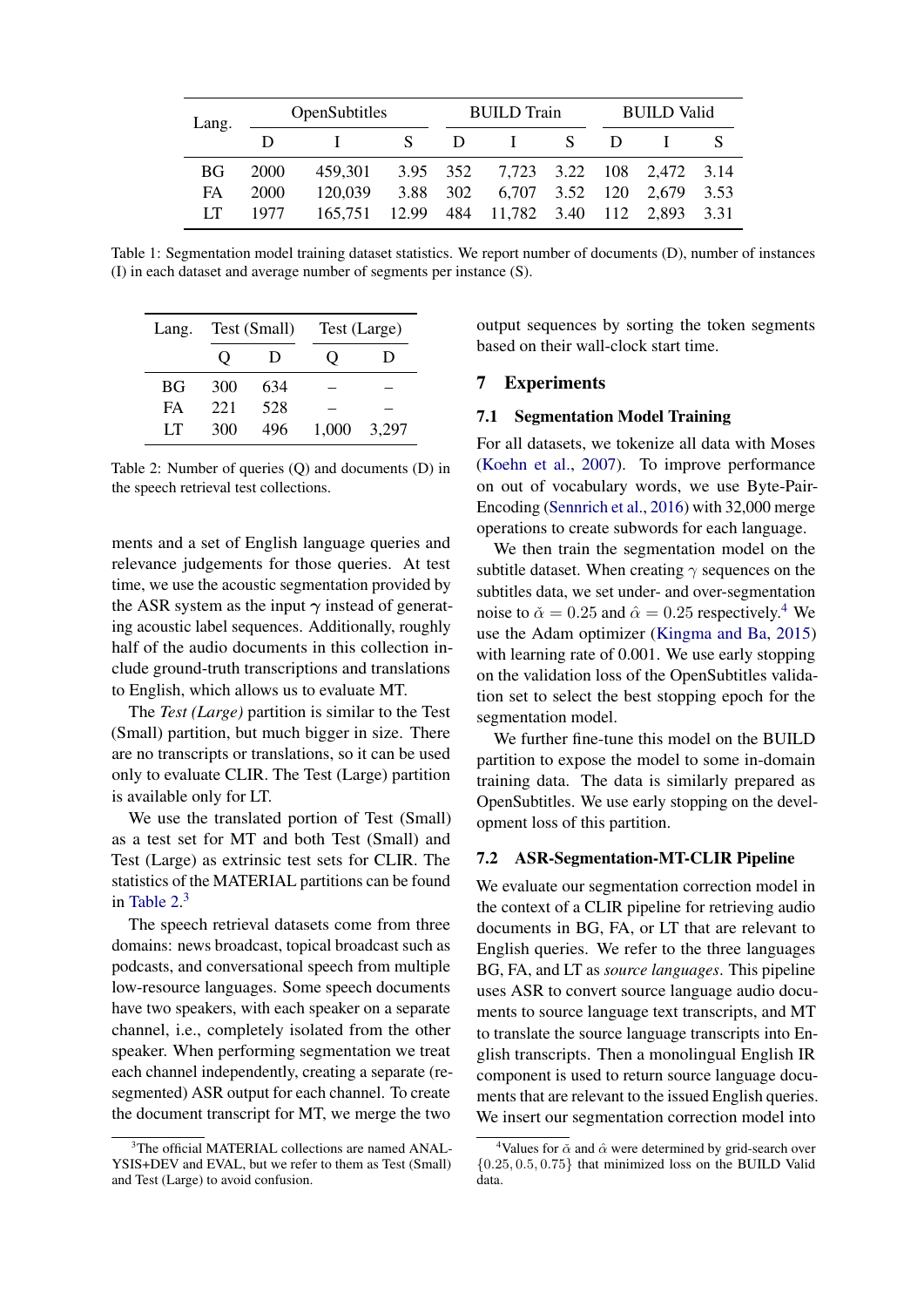this pipeline between the ASR and MT components, i.e. *(i)* ASR to *(ii)* Segmentation Correction, to *(iii)* MT to *(iv)* IR. For clarity we reiterate, the segmentation model takes as input a source language transcript and returns the source language transcript with corrected segmentation.

To implement the ASR, MT, and IR components, we use implementations developed by MATERIAL program participants [\(Oard et al.,](#page-10-10) [2019\)](#page-10-10).

## 7.2.1 ASR System

We use the ASR systems developed jointly by the University of Cambridge and the University of Edinburgh [\(Ragni and Gales,](#page-10-11) [2018;](#page-10-11) [Carman](#page-8-2)[tini et al.,](#page-8-2) [2019\)](#page-8-2). The ASR system uses a neural network based acoustic model, trained in a semisupervised manner on web-scraped audio data, to overcome the small amount of training data in the BUILD data. Separate models are trained for narrow-band audio (i.e., conversational speech) and wide-band audio (i.e. news and topical broadcast).

#### 7.2.2 Segmentation Correction

At test time, given a speech document, the ASR system produces a series of acoustically derived utterances, i.e.  $\mathbf{x}^{(1)}, \dots, \mathbf{x}^{(m)}$ , from this input. In our setting, the corresponding acoustic label sequence  $\gamma^{(i)}$  for each utterance would be zero everywhere except the final position, i.e.  $\gamma^{(i)} = [0, 0, \dots, 0, 1].$ If we were to process each utterance,  $(\mathbf{x}^{(i)}, \boldsymbol{\gamma}^{(i)}),$ individually, the model may not have enough context to correct under-segmentation at the ends of the utterance. For example, when correcting the final token position, which by definition will precede a long audio pause, the model will only see the left-hand side of the context. To avoid this, we run our segmentation correction model on consecutive pairs of ASR output utterances, i.e.  $(\mathbf{x}^{(i)} \oplus \mathbf{x}^{(i+1)}, \boldsymbol{\gamma}^{(i)} \oplus \boldsymbol{\gamma}^{(i+1)})$ . Under this formulation each ASR output utterance is corrected twice (except for the first and last utterances which are only corrected once), therefore we have two predictions  $\hat{y}_i^{(i,L)}$  $\hat{y}_j^{(i,L)}$  and  $\hat{y}_j^{(i,R)}$  $j_j^{(i,n)}$  for the *j*-th segment boundary. We resolve these with the logical-OR operation to obtain the final segmentation correction, i.e.  $\hat{y}_j^{(i)} = \hat{y}_j^{(i,L)} \vee \hat{y}_j^{(i,R)}$  $j^{(i,n)}$ .

Based on the segmentation corrections produced by our model, we re-segment the ASR output tokens and hand the resulting segments off to the MT component where they are individually translated.

## 7.2.3 MT Systems

We evaluate with three different MT systems. We use the neural MT model developed by the University of Edinburgh (EDI-NMT) and the neural and phrase-based statistical MT systems from the University of Maryland (UMD-NMT and UMD-SMT, respectively). The EDI-NMT and UMD-NMT systems are Transformer-based models [\(Vaswani et al.,](#page-11-2) [2017\)](#page-11-2) trained using the Marian Toolkit [\(Junczys-](#page-9-14)[Dowmunt et al.,](#page-9-14) [2018\)](#page-9-14) and Sockeye [\(Hieber et al.,](#page-9-15) [2018\)](#page-9-15), respectively. UMD-NMT trains a single model for both directions of a language pair [\(Niu](#page-10-12) [et al.,](#page-10-12) [2018\)](#page-10-12), while EDI-NMT has a separate model for each direction. UMD-SMT is trained using the Moses SMT Toolkit [\(Koehn et al.,](#page-9-16) [2003\)](#page-9-16), where the weights were optimized using MERT [\(Och,](#page-10-13) [2003\)](#page-10-13).

# 7.2.4 IR System

For the IR system, we use the bag-of-words language model implemented in Indri [\(Strohman et al.,](#page-11-3) [2005\)](#page-11-3). Documents and queries are both tokenized and normalized on the character level to avoid potential mismatch in the vocabulary. The queries are relatively short, typically consisting of only a few words, and they define two types of relevancy – the conceptual queries require the relevant documents to be topically relevant to the query, while the simple queries require the relevant document to contain the translation of the query. However, no specific processing is used for these two relevance types in our experiments.

#### 7.3 MT Evaluation

Our first extrinsic evaluation measures the BLEU [\(Papineni et al.,](#page-10-14) [2002\)](#page-10-14) score of the MT output on the Test (Small) sets after running our segmentation correction model, where we have ground truth reference English translations. We refer to our model trained only on the BUILD data as *Seg*, and our subtitle-trained model as *Seg + Sub*. As our baseline, we compare the same pipeline using the segmentation produced by the acoustic model of the ASR system, denoted *Acous*.

Since each segmentation model produces segments with different boundaries, we are unable to use BLEU directly to compare to the reference sentences. Therefore, we concatenate all segments of a document and treat them as one segment, which we refer to as "document-level" BLEU score. We use SacreBLEU<sup>[5](#page-5-0)</sup> [\(Post,](#page-10-15) [2018\)](#page-10-15) with the lowercase

<span id="page-5-0"></span><sup>5</sup><https://github.com/mjpost/sacrebleu>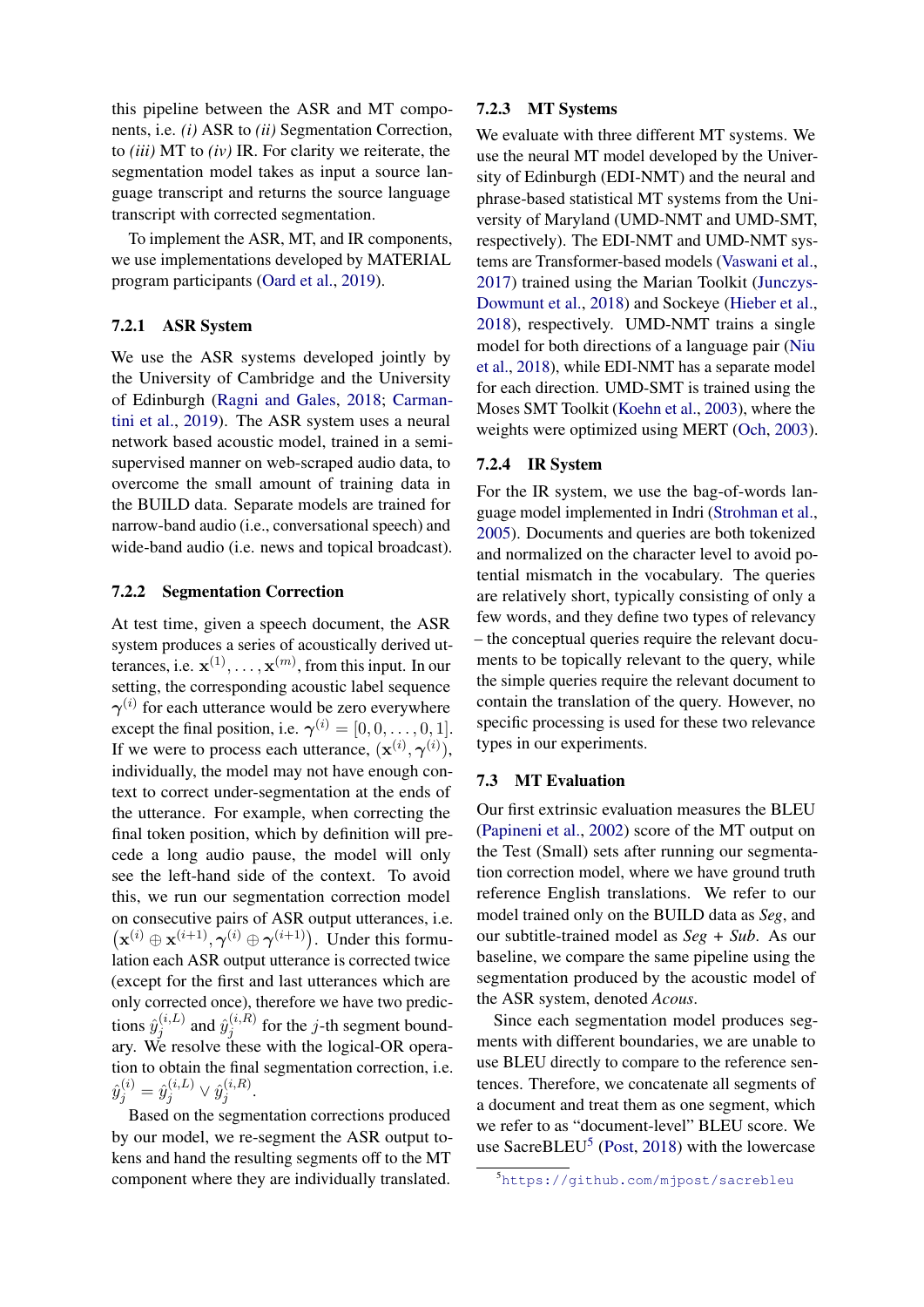option due to the different casing for the reference English translation and MT output.

We also provide BLEU scores for the MT output using the reference transcriptions (Ref) to show the maximum score the system can achieve when there is no ASR or segmentation error. This represents the theoretical upper bound for our pipeline with a perfect ASR system.

Segmentation errors (i.e., the acoustic model incorrectly segmented an utterance) and word errors (i.e., the ASR system produces an incorrect word) can both affect the downstream MT performance. To isolate the segmentation errors from word errors, we align the ASR output tokens to the reference transcriptions by timecode in order to obtain a reference system that has no segmentation errors, but does have transcription errors. This represents a more realistic ceiling for our model because while we can correct segmentation, we cannot correct word errors. We refer to this system in the results section as Align.

## 7.4 Document-Level CLIR Evaluation

Our second extrinsic evaluation is done on the MA-TERIAL CLIR task. We are given English queries and asked to retrieve audio documents in either BG, FA, or LT. In our setup, we only search over the English translations of the segmented transcripts produced by our pipeline, i.e., we do not translate the English query into the other languages or search the audio signal directly. We evaluate the performance of CLIR using the Maximum Query Weighted Value (MQWV) from the ground-truth query-relevance judgements for documents in the Test (Small & Large) collections. MQWV, which is a variant of the official MATERIAL program metric called Actual Query Weighted Value [\(NIST,](#page-10-16) [2017,](#page-10-16) AQWV), is a recall-oriented rank metric that measures how well we order the retrieval collection with respect to query relevance.

AQWV is calculated as the average of  $1-(P_m +$  $\beta * P_{fa}$ ) for each query, where  $P_m$  is the probability of misses,  $P_{fa}$  is the probability of false alarms, and  $\beta$  is a hyperparameter. The maximum possible value is 1 and the minimum value is given by  $-\beta$ . In our experiments  $\beta$  it is set to 40. AQWV thus not only depends on the ranking of the documents but also on  $\beta$ .

Additionally, AQWV is sensitive to the threshold used by the IR system to determine document relevance. To avoid the tuning of thresholds, we

<span id="page-6-0"></span>

| Lang.     | Model       | EDI<br><b>NMT</b> | <b>UMD</b><br><b>NMT</b> | UMD<br><b>SMT</b> |
|-----------|-------------|-------------------|--------------------------|-------------------|
|           | Acous.      | 20.48             | 20.39                    | 21.24             |
| <b>BG</b> | Seg         | 22.38*            | 23.35*                   | 21.23             |
|           | $Seg + Sub$ | 24.73*            | 25.92*                   | 21.23             |
|           | Align       | 24.98             | 27.81                    | 21.29             |
|           | Ref         | 43.75             | 35.40                    | 29.50             |
|           | Acous.      | 5.35              | 6.26                     | 4.54              |
| <b>FA</b> | Seg         | 5.32              | 6.22                     | 3.28              |
|           | $Seg + Sub$ | $6.47*$           | $6.83*$                  | 4.50              |
|           | Align       | 7.67              | 7.02                     | 4.59              |
|           | Ref         | 17.08             | 11.24                    | 7.76              |
|           | Acous.      | 15.20             | 8.38                     | 14.76             |
| LT        | Seg         | 15.18             | 8.34                     | 14.76             |
|           | $Seg + Sub$ | 15.22             | 8.33                     | 14.76             |
|           | Align       | 15.60             | 8.71                     | 14.84             |
|           | Ref         | 20.40             | 11.94                    | 21.30             |

Table 3: Document-level BLEU scores on ANALY-SIS set. \* represents statistical significance when compared to Acous. at the 0.05 level. We show the result of translations using the original acoustic segmentation (Acous.), our model trained only on the BUILD dataset (Seg), and our full model (Seg + Sub). For reference, we provide the scores of translation on ASR tokens aligned to the reference transcription segmentation (Align), and the reference transcription (Ref).

report MQWV which is calculated for the optimal threshold; in our experiments this threshold is estimated over the ranks of the documents. Thus, MQWV doesn't depend on the ability to estimate the threshold and only depends on the quality of the document ranking for a given query.

#### 8 Results

#### 8.1 MT

[Table 3](#page-6-0) shows the results of the MT evaluation. The best non-reference system for each language and MT system is in bold. We compute statistical significance against the acoustic (*Acous.*) segmentation baseline using Welch's T Test [\(Welch,](#page-11-4) [1947\)](#page-11-4). Our subtitle-based segmentation model (*Seg + Sub*) consistently improves BLEU scores of NMT models for BG and FA, while not making significant differences in SMT. This echoes prior work [\(Khayrallah and Koehn,](#page-9-17) [2018;](#page-9-17) Rosales Núñez et al., [2019\)](#page-10-17) suggesting SMT models are more robust to noisy inputs than neural models.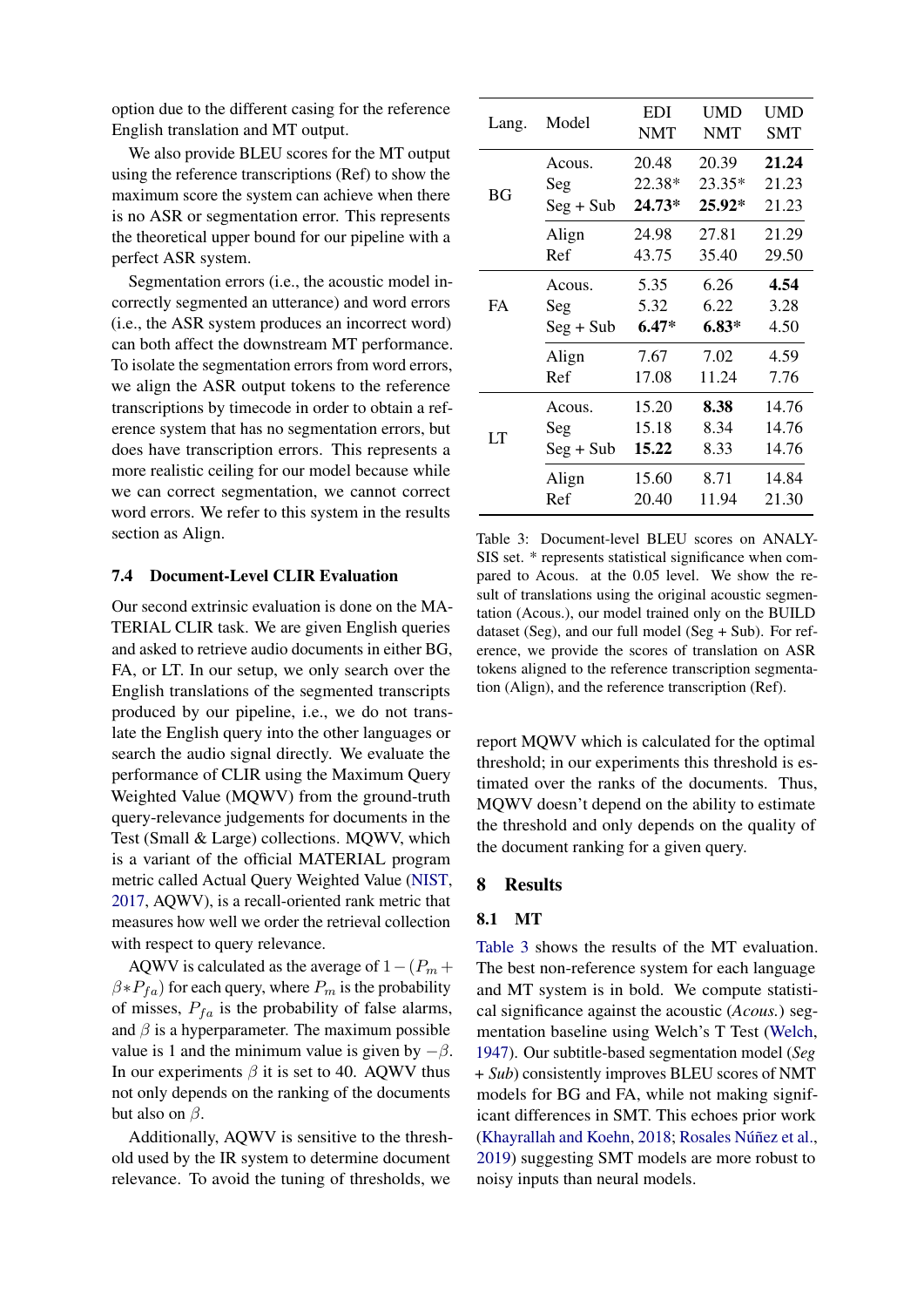<span id="page-7-0"></span>

| Lang.     | Model       | <b>EDI</b><br><b>NMT</b> | UMD<br><b>NMT</b> | <b>UMD</b><br><b>SMT</b> |
|-----------|-------------|--------------------------|-------------------|--------------------------|
| ВG        | Acous.      | 0.173                    | 0.134             | 0.164                    |
|           | $Seg + Sub$ | 0.177                    | 0.180             | 0.164                    |
| <b>FA</b> | Acous.      | 0.040                    | 0.039             | 0.046                    |
|           | $Seg + Sub$ | 0.071                    | 0.042             | 0.145                    |
| LТ        | Acous.      | 0.128                    | 0.067             | 0.157                    |
|           | $Seg + Sub$ | 0.136                    | 0.060             | 0.172                    |

Table 4: MQWV scores on Test (Small) set.

In 6 out of 9 cases, we see that adding the subtitles data improves over using only the BUILD data. Of the remaining cases, the scores remain similar (i.e., it doesn't hurt the model). Training on the BUILD data alone improves BG NMT models, but for SMT and the other languages, it either makes no difference or is worse than the acoustic model.

Comparing Seg + Sub with Align in all languages, we see that there is only a small gap between the two. This suggests that our model is nearing the ceiling on what correcting segmentation can do to improve downstream MT. Furthermore, on LT where our model offers only small or no improvement, we see that the original acoustic segmentation is almost performing as well as Align. This suggests that there is relatively little room for improving LT MT by correcting sentence boundaries alone.

# 8.2 Document-Level CLIR

MQWV on the Test (Small) and Test (Large) partitions are shown in [Table 4](#page-7-0) and [Table 5](#page-7-1) respectively. On the Test (Small) partition, we see that our segmentation model improves the CLIR performance over the acoustic segmentation in 7 out of 9 cases. On the Test (Large) partition, we see that our segmentation model improves downstream retrieval performance consistently across all three MT systems. We note that while we measure the downstream retrieval performance separately for each MT system, a real-world CLIR system could perform IR over the union of multiple MT systems, which could yield even further improvements in retrieval performance [\(Zhang et al.,](#page-11-5) [2020\)](#page-11-5).

## <span id="page-7-4"></span>8.3 Complexity Analysis

We hypothesize that the effects of improved segmentation should be more pronounced for more complex utterances with more opportunities to mis-

<span id="page-7-1"></span>

|    | Lang. Model                                               | EDI UMD UMD<br>NMT NTM SMT |  |
|----|-----------------------------------------------------------|----------------------------|--|
| LT | Acous. 0.292 0.175 0.328<br>$Seg + Sub$ 0.293 0.179 0.399 |                            |  |

Table 5: MQWV scores on the Test (Large) set.

<span id="page-7-3"></span>

| ARI      | Model       | EDI        | UMD        |
|----------|-------------|------------|------------|
| Quartile |             | <b>NMT</b> | <b>NMT</b> |
| Q1       | Acous.      | 17.78      | 24.70      |
|          | $Seg + Sub$ | 17.92      | 11.62      |
| O2       | Acous.      | 20.76      | 22.09      |
|          | $Seg + Sub$ | 26.89      | 31.24      |
| O3       | Acous.      | 22.87      | 20.38      |
|          | $Seg + Sub$ | 29.96      | 33.22      |
| . )4     | Acous.      | 23.41      | 21.00      |
|          | $Seg + Sub$ | 29.87      | 35.24      |

Table 6: Bulgarian BLEU scores on Test (Small) (transcribed portion) when separated into quartiles by sentence complexity (as measured by ARI).

place boundaries. Therefore, we calculate a measure of sentence complexity, the Automated Readability Index (ARI) [\(Senter and Smith,](#page-10-18) [1967\)](#page-10-18), for all documents in Test  $(Small)$ <sup>[6](#page-7-2)</sup> and examine the performance of our *Sub* model on MT. We separate the documents into quartiles based on their calculated ARI, where a higher ARI (and thus a higher quartile) indicates a more complex document, and present the average document-level BLEU score for each quartile in [Table 6.](#page-7-3) In the interest of space, we present results for Bulgarian and for NMT, and defer other languages and SMT to [Appendix A.](#page-12-0) We see that the most dramatic gains in BLEU occur for documents in the third and fourth quartiles, which matches our intuition. In other words, our segmentation model most improves the translation quality of more syntactically complex segments.

## 9 Ablation Study

We perform an ablation study on two components in our proposed model, *(i)* the use of acoustic segmentation boundary labels  $\gamma$  as input and *(ii)* training with a combination of over- and undersegmentation noise. We use the same training and

<span id="page-7-2"></span> $6$ Only the transcribed portion with reference translations. For each MT system, we compute ARI on the document translation using the reference transcription.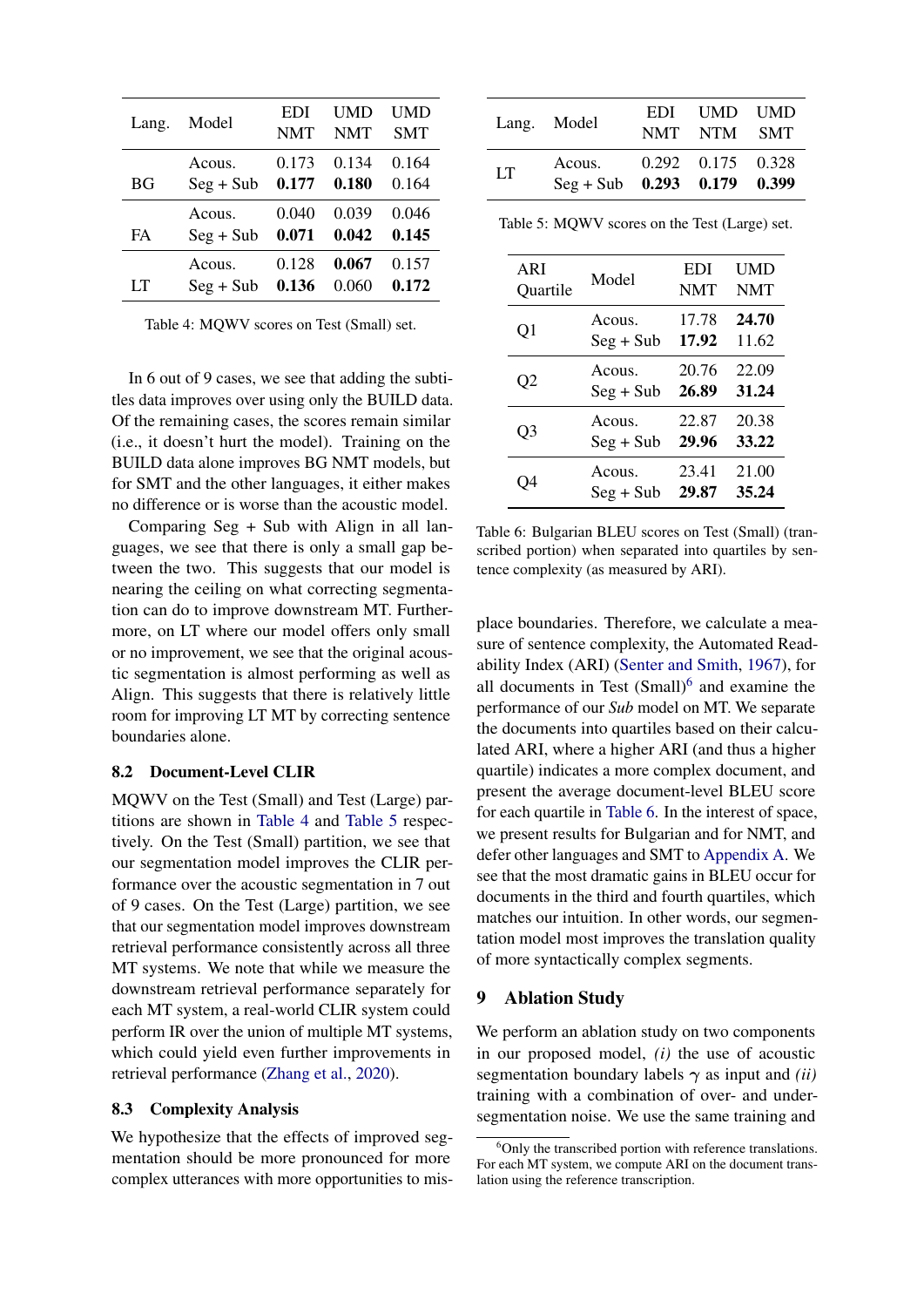<span id="page-8-3"></span>

| Model              | EDI<br><b>NMT</b> | UMD<br><b>NMT</b> | UMD<br><b>SMT</b> |
|--------------------|-------------------|-------------------|-------------------|
| Acous.             | 20.48             | 20.39             | 21.24             |
| Lex.               | 23.96             | 24.97             | 21.58             |
| $Lex. + Under$     | 24.27             | 25.84             | 21.48             |
| Lex. $+$ Over      | 24.69             | 25.88             | 21.23             |
| F <sub>II</sub> 11 | 24.73             | 25.92             | 21 23             |

Table 7: Document-level BLEU score for the models in ablation studies. We provide the acoustic model (Acous.) and our proposed model (Full).

evaluation process and only modify the affected component. We perform our ablation on the BG MT task, since it had a wider range of improvements than the other languages.

Use of Acoustic Segmentation Boundaries. We train a segmentation model using only ASR output tokens  $x$  as input without the the ASR segmentation sequence  $\gamma$ . For this model, we modify the embedding representation  $e_i$  so that we do not use  $F$ :

$$
\mathbf{e}_i = G(x_i)
$$

This model, which we refer to as *Lex.*, must exclusively use the lexical information of the ASR token sequence x to make predictions.

Over-segmentation and Under-segmentation. The two segmentation problems of the system may have different impact on the MT system. To see their individual effects, we train two models where the synthetic acoustic segmentation boundary sequence  $\gamma$  is created using only under-segmentation or over-segmentation noise. We refer to those models as *Lex. + Under* and *Lex. + Over* respectively.

Results [Table 7](#page-8-3) shows the effects of the model ablations on MT system BLEU score. On both NMT systems, we see that there is a roughly 1 point improvement on BLEU when including the ASR segmentation boundaries as input. For both NMT models we also find that oversegmentation noise helps slightly more than adding under-segmentation noise, but that these additions are complementary, i.e. the full model does best overall. For SMT, we surprisingly find that model without acoustic segmentation boundary input does best. The overall difference between the acoustic (*Acous.*) baseline and any of the segmentation correction models is small compared to the gains had

on NMT. This again suggests that SMT is more robust to changes in segmentation.

# 10 Conclusion

We propose an ASR segmentation correction model for improving SLT pipelines. Our model makes use of subtitles data as well as a simple model of acoustic segmentation error to train an improved ASR segmentation model. We demonstrate downstream improvements on MT and CLIR tasks. In future work, we would like to find a better segmentation error model that works well in conjunction with SMT systems in addition to NMT systems.

## Acknowledgements

This research is based upon work supported inpart by the Office of the Director of National Intelligence (ODNI), Intelligence Advanced Research Projects Activity (IARPA), via contract #FA8650- 17-C-9117. The views and conclusions contained herein are those of the authors and should not be interpreted as necessarily representing the official policies, either expressed or implied, of ODNI, IARPA, or the U.S. Government. The U.S. Government is authorized to reproduce and distribute reprints for governmental purposes not withstanding any copyright annotation therein.

# **References**

- <span id="page-8-1"></span>Ebrahim Ansari, Amittai Axelrod, Nguyen Bach, Ondřej Bojar, Roldano Cattoni, Fahim Dalvi, Nadir Durrani, Marcello Federico, Christian Federmann, Jiatao Gu, Fei Huang, Kevin Knight, Xutai Ma, Ajay Nagesh, Matteo Negri, Jan Niehues, Juan Pino, Elizabeth Salesky, Xing Shi, Sebastian Stuker, Marco ¨ Turchi, Alexander Waibel, and Changhan Wang. 2020. [FINDINGS OF THE IWSLT 2020 EVALU-](https://doi.org/10.18653/v1/2020.iwslt-1.1)[ATION CAMPAIGN.](https://doi.org/10.18653/v1/2020.iwslt-1.1) In *Proceedings of the 17th International Conference on Spoken Language Translation*, pages 1–34, Online. Association for Computational Linguistics.
- <span id="page-8-0"></span>Parnia Bahar, Patrick Wilken, Tamer Alkhouli, Andreas Guta, Pavel Golik, Evgeny Matusov, and Christian Herold. 2020. [Start-Before-End and End](https://doi.org/10.18653/v1/2020.iwslt-1.3)[to-End: Neural Speech Translation by AppTek and](https://doi.org/10.18653/v1/2020.iwslt-1.3) [RWTH Aachen University.](https://doi.org/10.18653/v1/2020.iwslt-1.3) In *Proceedings of the 17th International Conference on Spoken Language Translation*, pages 44–54, Online. Association for Computational Linguistics.
- <span id="page-8-2"></span>Andrea Carmantini, Peter Bell, and Steve Renals. 2019. [Untranscribed Web Audio for Low Resource Speech](https://doi.org/10.21437/Interspeech.2019-2623) [Recognition.](https://doi.org/10.21437/Interspeech.2019-2623) In *Proceedings of Interspeech 2019*, pages 226–230.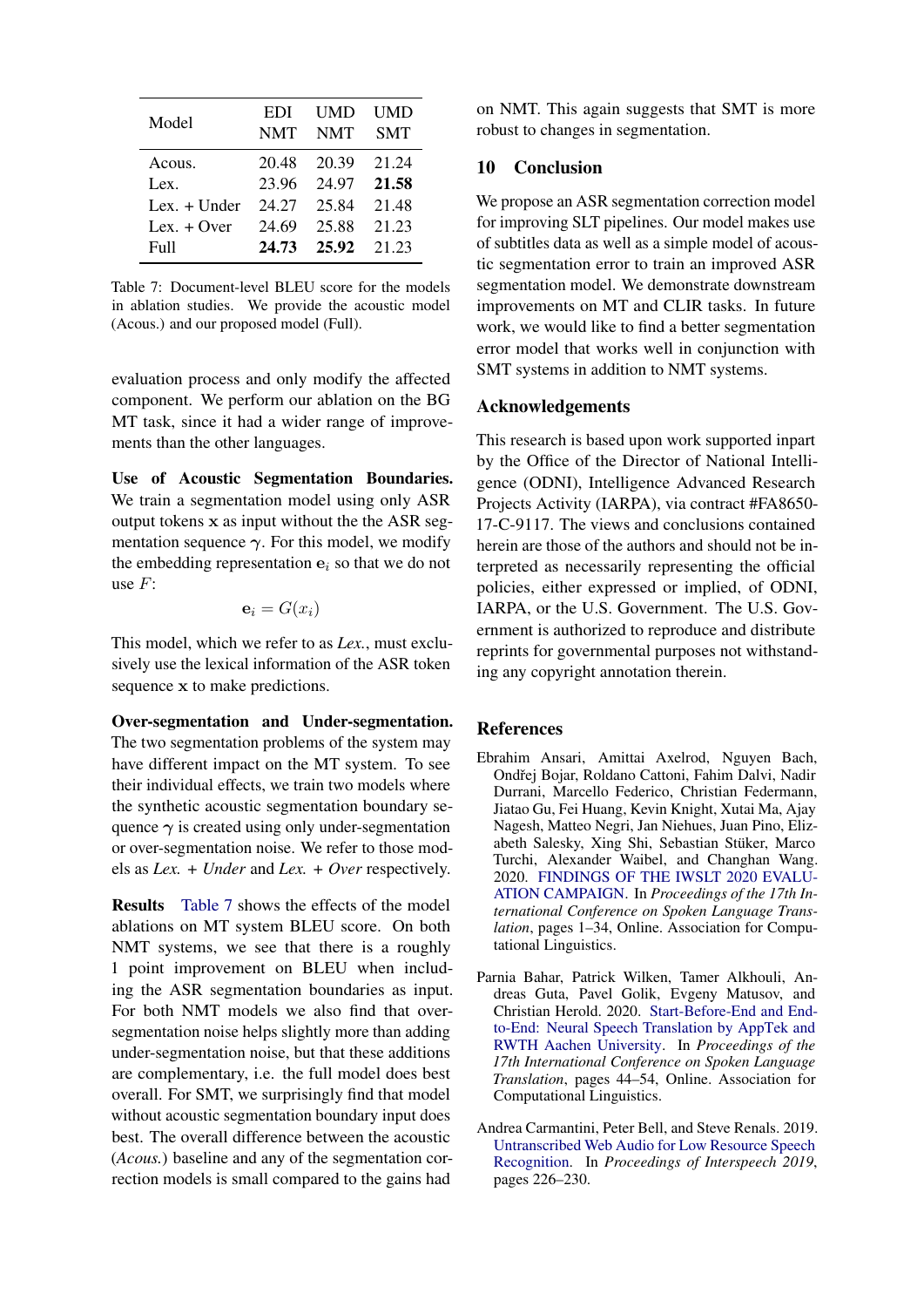- <span id="page-9-6"></span>Mauro Cettolo, Christian Girardi, and Marcello Fed-erico. 2012. WIT<sup>3</sup>[: Web Inventory of Transcribed](https://www.aclweb.org/anthology/2012.eamt-1.60) [and Translated Talks.](https://www.aclweb.org/anthology/2012.eamt-1.60) In *Proceedings of the 16th Annual conference of the European Association for Machine Translation*, pages 261–268, Trento, Italy. European Association for Machine Translation.
- <span id="page-9-0"></span>Eunah Cho, Jan Niehues, and Alex Waibel. 2017. [NMT-Based Segmentation and Punctuation Inser](https://doi.org/10.21437/Interspeech.2017-1320)[tion for Real-Time Spoken Language Translation.](https://doi.org/10.21437/Interspeech.2017-1320) In *Proceedings of Interspeech 2017*, pages 2645– 2649.
- <span id="page-9-2"></span>Heidi Christensen, Yoshihiko Gotoh, and Steve Renals. 2001. [Punctuation Annotation using Statistical](https://www.isca-speech.org/archive_open/archive_papers/prosody_2001/prsr_006.pdf) [Prosody Models.](https://www.isca-speech.org/archive_open/archive_papers/prosody_2001/prsr_006.pdf) In *Proceedings of ISCA Workshop on Prosody in Speech Recognition and Understanding*, pages 35–40.
- <span id="page-9-7"></span>Laura Cross Vila, Carlos Escolano, Jose A. R. Fonol- ´ losa, and Marta R. Costa-Jussà. 2018. [End-to-End](https://doi.org/10.21437/IberSPEECH.2018-13) [Speech Translation with the Transformer.](https://doi.org/10.21437/IberSPEECH.2018-13) In *Proceedings of IberSPEECH 2018*, pages 60–63.
- <span id="page-9-8"></span>Marco Gaido, Mattia A. Di Gangi, Matteo Negri, and Marco Turchi. 2020. [End-to-end](https://doi.org/10.18653/v1/2020.iwslt-1.8) [Speech-Translation with Knowledge Distillation:](https://doi.org/10.18653/v1/2020.iwslt-1.8) [FBK@IWSLT2020.](https://doi.org/10.18653/v1/2020.iwslt-1.8) In *Proceedings of the 17th International Conference on Spoken Language Translation*, pages 80–88, Online. Association for Computational Linguistics.
- <span id="page-9-1"></span>Yoshihiko Gotoh and Steve Renals. 2000. [Sen](https://isca-speech.org/archive_open/archive_papers/asr2000/asr0_228.pdf)[tence Boundary Detection in Broadcast Speech Tran](https://isca-speech.org/archive_open/archive_papers/asr2000/asr0_228.pdf)[scripts.](https://isca-speech.org/archive_open/archive_papers/asr2000/asr0_228.pdf) In *Proceedings of ISCA Workshop: Automatic Speech Recognition: Challenges for the new Millennium ASR-2000*, pages 228–235.
- <span id="page-9-15"></span>Felix Hieber, Tobias Domhan, Michael Denkowski, David Vilar, Artem Sokolov, Ann Clifton, and Matt Post. 2018. [The Sockeye Neural Machine Trans](https://www.aclweb.org/anthology/W18-1820)[lation Toolkit at AMTA 2018.](https://www.aclweb.org/anthology/W18-1820) In *Proceedings of the 13th Conference of the Association for Machine Translation in the Americas (Volume 1: Research Papers)*, pages 200–207, Boston, MA. Association for Machine Translation in the Americas.
- <span id="page-9-10"></span>Sepp Hochreiter and Jürgen Schmidhuber. 1997. [Long Short-Term Memory.](https://doi.org/10.1162/neco.1997.9.8.1735) *Neural Computation*, 9(8):1735–1780.
- <span id="page-9-14"></span>Marcin Junczys-Dowmunt, Roman Grundkiewicz, Tomasz Dwojak, Hieu Hoang, Kenneth Heafield, Tom Neckermann, Frank Seide, Ulrich Germann, Alham Fikri Aji, Nikolay Bogoychev, André F. T. Martins, and Alexandra Birch. 2018. [Marian: Fast Neu](https://arxiv.org/abs/1804.00344)[ral Machine Translation in C++.](https://arxiv.org/abs/1804.00344) In *Proceedings of ACL 2018, System Demonstrations*, Melbourne, Australia.
- <span id="page-9-17"></span>Huda Khayrallah and Philipp Koehn. 2018. [On the Im](https://doi.org/10.18653/v1/W18-2709)[pact of Various Types of Noise on Neural Machine](https://doi.org/10.18653/v1/W18-2709) [Translation.](https://doi.org/10.18653/v1/W18-2709) In *Proceedings of the 2nd Workshop on Neural Machine Translation and Generation*, pages 74–83, Melbourne, Australia. Association for Computational Linguistics.
- <span id="page-9-3"></span>Ji-Hwan Kim and Philip C. Woodland. 2001. [The](http://www.isca-speech.org/archive/eurospeech_2001/e01_2757.html) [use of Prosody in a Combined System for Punc](http://www.isca-speech.org/archive/eurospeech_2001/e01_2757.html)[tuation Generation and Speech Recognition.](http://www.isca-speech.org/archive/eurospeech_2001/e01_2757.html) In *EUROSPEECH 2001 Scandinavia, 7th European Conference on Speech Communication and Technology, 2nd INTERSPEECH Event, Aalborg, Denmark, September 3-7, 2001*, pages 2757–2760. ISCA.
- <span id="page-9-13"></span>Diederik P. Kingma and Jimmy Ba. 2015. [Adam: A](http://arxiv.org/abs/1412.6980) [method for Stochastic Optimization.](http://arxiv.org/abs/1412.6980) In *3rd International Conference on Learning Representations, ICLR 2015, San Diego, CA, USA, May 7-9, 2015, Conference Track Proceedings*.
- <span id="page-9-12"></span>Philipp Koehn, Hieu Hoang, Alexandra Birch, Chris Callison-Burch, Marcello Federico, Nicola Bertoldi, Brooke Cowan, Wade Shen, Christine Moran, Richard Zens, Chris Dyer, Ondřej Bojar, Alexandra Constantin, and Evan Herbst. 2007. [Moses: Open](https://www.aclweb.org/anthology/P07-2045) [Source Toolkit for Statistical Machine Translation.](https://www.aclweb.org/anthology/P07-2045) In *Proceedings of the 45th Annual Meeting of the Association for Computational Linguistics Companion Volume Proceedings of the Demo and Poster Sessions*, pages 177–180, Prague, Czech Republic. Association for Computational Linguistics.
- <span id="page-9-16"></span>Philipp Koehn, Franz J. Och, and Daniel Marcu. 2003. [Statistical Phrase-Based Translation.](https://www.aclweb.org/anthology/N03-1017) In *Proceedings of the 2003 Human Language Technology Conference of the North American Chapter of the Association for Computational Linguistics*, pages 127– 133.
- <span id="page-9-9"></span>Nikhil Kumar Lakumarapu, Beomseok Lee, Sathish Reddy Indurthi, Hou Jeung Han, Mohd Abbas Zaidi, and Sangha Kim. 2020. [End-to-End](https://doi.org/10.18653/v1/2020.iwslt-1.7) [Offline Speech Translation System for IWSLT](https://doi.org/10.18653/v1/2020.iwslt-1.7) [2020 using Modality Agnostic Meta-Learning.](https://doi.org/10.18653/v1/2020.iwslt-1.7) In *Proceedings of the 17th International Conference on Spoken Language Translation*, pages 73–79, Online. Association for Computational Linguistics.
- <span id="page-9-11"></span>Pierre Lison and Jörg Tiedemann. 2016. [OpenSubti](https://www.aclweb.org/anthology/L16-1147)[tles2016: Extracting Large Parallel Corpora from](https://www.aclweb.org/anthology/L16-1147) [Movie and TV Subtitles.](https://www.aclweb.org/anthology/L16-1147) In *Proceedings of the Tenth International Conference on Language Resources and Evaluation (LREC'16)*, pages 923–929, Portorož, Slovenia. European Language Resources Association (ELRA).
- <span id="page-9-4"></span>Yang Liu, Andreas Stolcke, Elizabeth Shriberg, and Mary Harper. 2005. [Using Conditional Random](https://doi.org/10.3115/1219840.1219896) [Fields for Sentence Boundary Detection in Speech.](https://doi.org/10.3115/1219840.1219896) In *Proceedings of the 43rd Annual Meeting of the Association for Computational Linguistics (ACL'05)*, pages 451–458, Ann Arbor, Michigan. Association for Computational Linguistics.
- <span id="page-9-5"></span>Wei Lu and Hwee Tou Ng. 2010. [Better Punctua](https://www.aclweb.org/anthology/D10-1018)[tion Prediction with Dynamic Conditional Random](https://www.aclweb.org/anthology/D10-1018) [Fields.](https://www.aclweb.org/anthology/D10-1018) In *Proceedings of the 2010 Conference on Empirical Methods in Natural Language Processing*, pages 177–186, Cambridge, MA. Association for Computational Linguistics.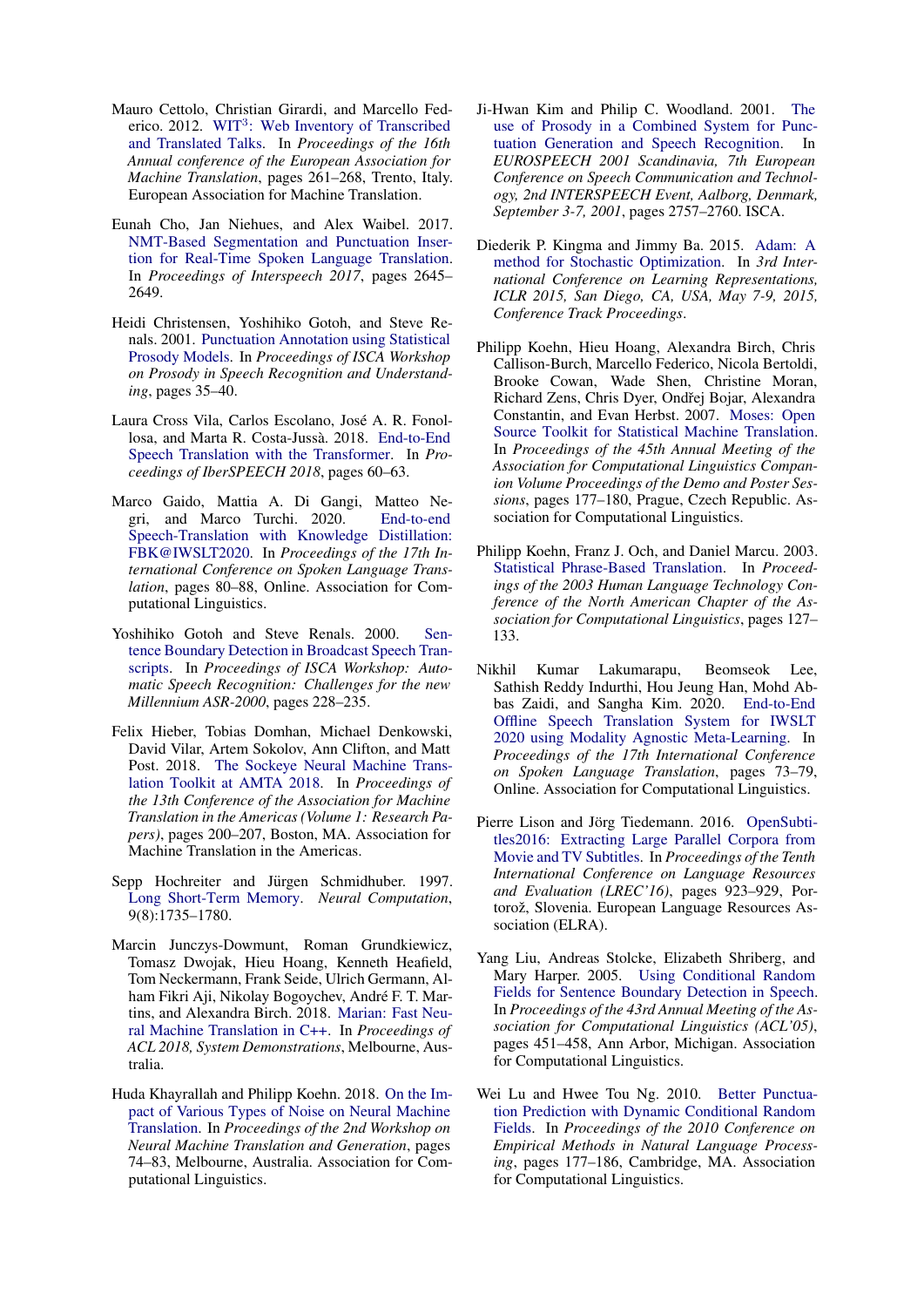- <span id="page-10-0"></span>Evgeny Matusov, Dustin Hillard, Mathew Magimaidoss, Dilek Hakkani-tur, Mari Ostendorf, and Hermann Ney. 2007. [Improving Speech Translation](https://isca-speech.org/archive/archive_papers/interspeech_2007/i07_2449.pdf) [with Automatic Boundary Prediction.](https://isca-speech.org/archive/archive_papers/interspeech_2007/i07_2449.pdf) In *Proceedings of Interspeech*, pages 2449–2452.
- <span id="page-10-8"></span>Tomas Mikolov, Edouard Grave, Piotr Bojanowski, Christian Puhrsch, and Armand Joulin. 2018. [Ad](https://www.aclweb.org/anthology/L18-1008)[vances in Pre-Training Distributed Word Represen](https://www.aclweb.org/anthology/L18-1008)[tations.](https://www.aclweb.org/anthology/L18-1008) In *Proceedings of the Eleventh International Conference on Language Resources and Evaluation (LREC 2018)*, Miyazaki, Japan. European Language Resources Association (ELRA).
- <span id="page-10-16"></span>NIST. 2017. *[The Official Original Derivation of](https://www.nist.gov/system/files/documents/2017/10/26/aqwv_derivation.pdf) [AQWV](https://www.nist.gov/system/files/documents/2017/10/26/aqwv_derivation.pdf)*.
- <span id="page-10-12"></span>Xing Niu, Michael Denkowski, and Marine Carpuat. 2018. [Bi-Directional Neural Machine Translation](https://doi.org/10.18653/v1/W18-2710) [with Synthetic Parallel Data.](https://doi.org/10.18653/v1/W18-2710) In *Proceedings of the 2nd Workshop on Neural Machine Translation and Generation*, pages 84–91, Melbourne, Australia. Association for Computational Linguistics.
- <span id="page-10-10"></span>Douglas W. Oard, Marine Carpuat, Petra Galuscakova, Joseph Barrow, Suraj Nair, Xing Niu, Han-Chin Shing, Weijia Xu, Elena Zotkina, Kathleen McKeown, Smaranda Muresan, Efsun Selin Kayi, Ramy Eskander, Chris Kedzie, Yan Virin, Dragomir R. Radev, Rui Zhang, Mark J F Gales, Anton Ragni, and Kenneth Heafield. 2019. [Surprise languages:](https://terpconnect.umd.edu/~oard/pdf/evia19.pdf) [Rapid-Response Cross-Language IR.](https://terpconnect.umd.edu/~oard/pdf/evia19.pdf) In *Proceedings of the Ninth International Workshop on Evaluating Information Access (EVIA 2019)*, pages 23–27. National Institute of Informatics. The Ninth International Workshop on Evaluating Information Access (EVIA 2019) : a Satellite Workshop of the NTCIR-14 Conference, EVIA 2019 ; Conference date: 10- 06-2019 Through 10-06-2019.
- <span id="page-10-13"></span>Franz Josef Och. 2003. [Minimum Error Rate Train](https://doi.org/10.3115/1075096.1075117)[ing in Statistical Machine Translation.](https://doi.org/10.3115/1075096.1075117) In *Proceedings of the 41st Annual Meeting of the Association for Computational Linguistics*, pages 160–167, Sapporo, Japan. Association for Computational Linguistics.
- <span id="page-10-14"></span>Kishore Papineni, Salim Roukos, Todd Ward, and Wei-Jing Zhu. 2002. [BLEU: a Method for Automatic](https://doi.org/10.3115/1073083.1073135) [Evaluation of Machine Translation.](https://doi.org/10.3115/1073083.1073135) In *Proceedings of the 40th Annual Meeting of the Association for Computational Linguistics*, pages 311–318, Philadelphia, Pennsylvania, USA. Association for Computational Linguistics.
- <span id="page-10-5"></span>Ngoc-Quan Pham, Thai-Son Nguyen, Thanh-Le Ha, Juan Hussain, Felix Schneider, Jan Niehues, Se-bastian Stüker, and Alexander Waibel. 2019. [The](http://isl.anthropomatik.kit.edu/pdf/Pham2019b.pdf) [IWSLT 2019 KIT Speech Translation System.](http://isl.anthropomatik.kit.edu/pdf/Pham2019b.pdf) In *International Workshop on Spoken Language Translation (IWSLT)*.
- <span id="page-10-15"></span>Matt Post. 2018. [A Call for Clarity in Reporting BLEU](https://doi.org/10.18653/v1/W18-6319) [Scores.](https://doi.org/10.18653/v1/W18-6319) In *Proceedings of the Third Conference on*

*Machine Translation: Research Papers*, pages 186– 191, Brussels, Belgium. Association for Computational Linguistics.

- <span id="page-10-11"></span>Anton Ragni and Mark Gales. 2018. [Automatic Speech](https://doi.org/10.21437/Interspeech.2018-1085) [Recognition System Development in the "Wild".](https://doi.org/10.21437/Interspeech.2018-1085) In *Proceedings of Interspeech 2018*, pages 2217–2221.
- <span id="page-10-2"></span>Vivek Kumar Rangarajan Sridhar, John Chen, Srinivas Bangalore, Andrej Ljolje, and Rathinavelu Chengalvarayan. 2013. [Segmentation Strategies for Stream](https://www.aclweb.org/anthology/N13-1023)[ing Speech Translation.](https://www.aclweb.org/anthology/N13-1023) In *Proceedings of the 2013 Conference of the North American Chapter of the Association for Computational Linguistics: Human Language Technologies*, pages 230–238, Atlanta, Georgia. Association for Computational Linguistics.
- <span id="page-10-1"></span>Sharath Rao, Ian Lane, and Tanja Schultz. 2007. [Op](https://www.csl.uni-bremen.de/cms/images/documents/publications/RaoSchultz_Interspeech2007.pdf)[timizing Sentence Segmentation for Spoken Lan](https://www.csl.uni-bremen.de/cms/images/documents/publications/RaoSchultz_Interspeech2007.pdf)[guage Translation.](https://www.csl.uni-bremen.de/cms/images/documents/publications/RaoSchultz_Interspeech2007.pdf) In *Proceedings of Interspeech*.
- <span id="page-10-17"></span>José Carlos Rosales Núñez, Djamé Seddah, and Guillaume Wisniewski. 2019. [Comparison between](https://www.aclweb.org/anthology/W19-6101) [NMT and PBSMT Performance for Translating](https://www.aclweb.org/anthology/W19-6101) [Noisy User-Generated Content.](https://www.aclweb.org/anthology/W19-6101) In *Proceedings of the 22nd Nordic Conference on Computational Linguistics*, pages 2–14, Turku, Finland. Linköping University Electronic Press.
- <span id="page-10-9"></span>Rico Sennrich, Barry Haddow, and Alexandra Birch. 2016. [Neural Machine Translation of Rare Words](https://doi.org/10.18653/v1/P16-1162) [with Subword Units.](https://doi.org/10.18653/v1/P16-1162) In *Proceedings of the 54th Annual Meeting of the Association for Computational Linguistics (Volume 1: Long Papers)*, pages 1715– 1725, Berlin, Germany. Association for Computational Linguistics.
- <span id="page-10-18"></span>R.J. Senter and E.A. Smith. 1967. [Automated Read](https://apps.dtic.mil/dtic/tr/fulltext/u2/667273.pdf)[ability Index.](https://apps.dtic.mil/dtic/tr/fulltext/u2/667273.pdf) *AMRL-TR. Aerospace Medical Research Laboratories*.
- <span id="page-10-3"></span>Elizabeth Shriberg, Andreas Stolcke, Dilek Hakkani-Tür, and Gükhan Tür. 2000. [Prosody-Based Auto](https://doi.org/10.1016/S0167-6393(00)00028-5)[matic Segmentation of Speech into Sentences and](https://doi.org/10.1016/S0167-6393(00)00028-5) [Topics.](https://doi.org/10.1016/S0167-6393(00)00028-5) *Speech Communication*, 32(1–2):127–154.
- <span id="page-10-6"></span>Matthias Sperber, Graham Neubig, Jan Niehues, and Alex Waibel. 2019. [Attention-Passing Models for](https://doi.org/10.1162/tacl_a_00270) [Robust and Data-Efficient End-to-End Speech Trans](https://doi.org/10.1162/tacl_a_00270)[lation.](https://doi.org/10.1162/tacl_a_00270) *Transactions of the Association for Computational Linguistics*, 7:313–325.
- <span id="page-10-4"></span>Matthias Sperber, Ngoc Quan Pham, Thai Son Nguyen, Jan Niehues, Markus Müller, Thanh-Le Ha, Sebas-tian Stüker, and Alexander Waibel. 2018. [KIT's](https://isl.anthropomatik.kit.edu/downloads/Sperber2018a.pdf) [IWSLT 2018 SLT Translation System.](https://isl.anthropomatik.kit.edu/downloads/Sperber2018a.pdf) In *International Workshop on Spoken Language Translation (IWSLT)*.
- <span id="page-10-7"></span>Andreas Stolcke and Elizabeth Shriberg. 1996. [Au](http://www.asel.udel.edu/icslp/cdrom/vol2/715/a715.pdf)[tomatic Linguistic Segmentation of Conversational](http://www.asel.udel.edu/icslp/cdrom/vol2/715/a715.pdf) [Speech.](http://www.asel.udel.edu/icslp/cdrom/vol2/715/a715.pdf) *Proceeding of Fourth International Conference on Spoken Language Processing. ICSLP '96*, 2:1005–1008 vol.2.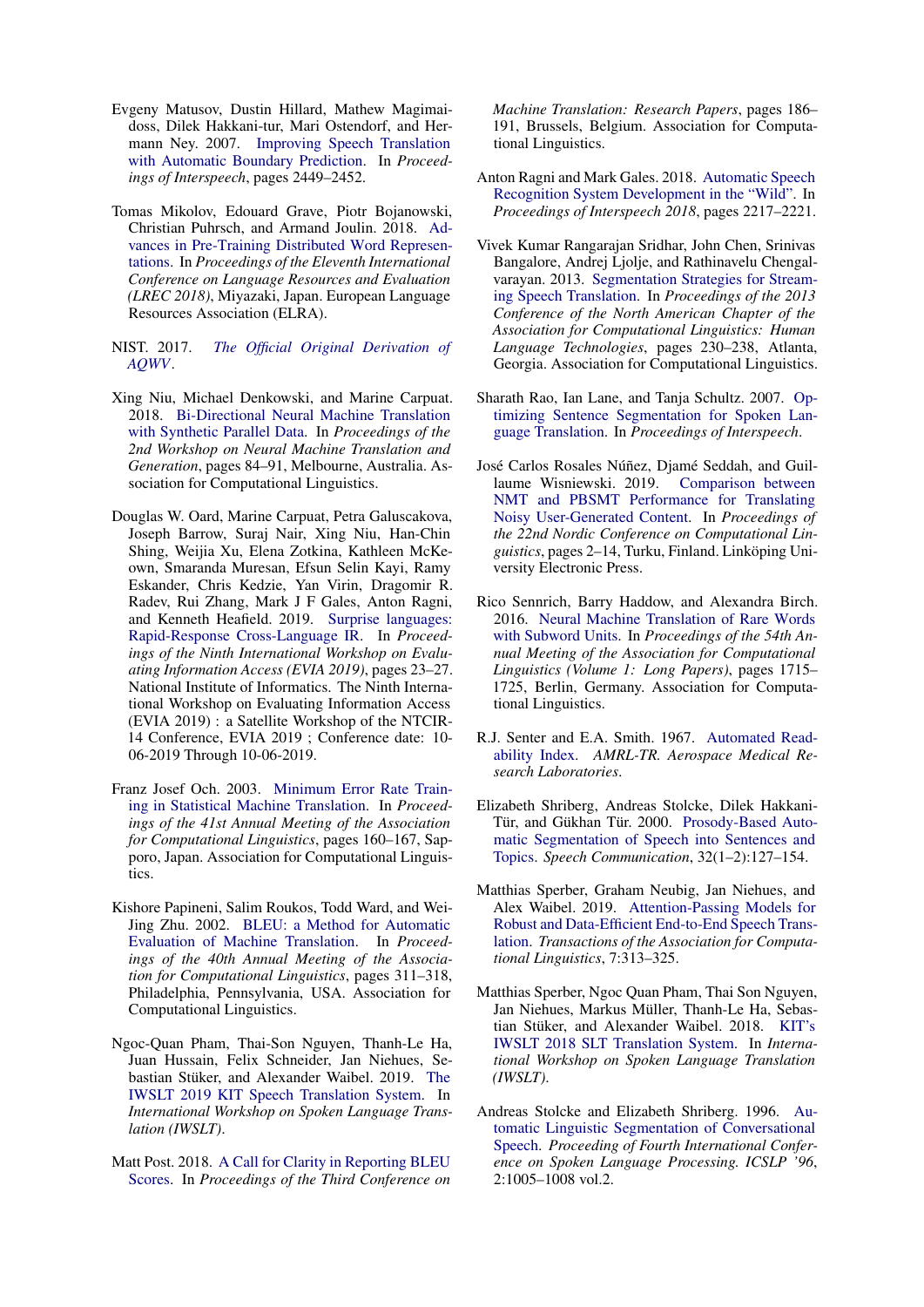- <span id="page-11-3"></span>Trevor Strohman, Donald Metzler, Howard Turtle, and W. Croft. 2005. [Indri: A language-model based](http://ciir.cs.umass.edu/pubfiles/ir-407.pdf) [search engine for complex queries.](http://ciir.cs.umass.edu/pubfiles/ir-407.pdf) *Information Retrieval*.
- <span id="page-11-2"></span>Ashish Vaswani, Noam Shazeer, Niki Parmar, Jakob Uszkoreit, Llion Jones, Aidan N Gomez, Łukasz Kaiser, and Illia Polosukhin. 2017. [Attention is All](http://papers.nips.cc/paper/7181-attention-is-all-you-need.pdf) [You Need.](http://papers.nips.cc/paper/7181-attention-is-all-you-need.pdf) In I. Guyon, U. V. Luxburg, S. Bengio, H. Wallach, R. Fergus, S. Vishwanathan, and R. Garnett, editors, *Advances in Neural Information Processing Systems 30*, pages 5998–6008. Curran Associates, Inc.
- <span id="page-11-0"></span>David Wan, Zhengping Jiang, Chris Kedzie, Elsbeth Turcan, Peter Bell, and Kathy McKeown. 2020. [Sub](https://www.aclweb.org/anthology/2020.clssts-1.11)[titles to Segmentation: Improving Low-Resource](https://www.aclweb.org/anthology/2020.clssts-1.11) [Speech-to-Text Translation Pipelines.](https://www.aclweb.org/anthology/2020.clssts-1.11) In *Proceedings of the workshop on Cross-Language Search and Summarization of Text and Speech (CLSSTS2020)*, pages 68–73, Marseille, France. European Language Resources Association.
- <span id="page-11-1"></span>Ron J. Weiss, Jan Chorowski, Navdeep Jaitly, Yonghui Wu, and Zhifeng Chen. 2017. [Sequence-to](https://doi.org/10.21437/Interspeech.2017-503)[sequence Models Can Directly Translate Foreign](https://doi.org/10.21437/Interspeech.2017-503) [Speech.](https://doi.org/10.21437/Interspeech.2017-503) In *Proceedings of Interspeech 2017*, pages 2625–2629.
- <span id="page-11-4"></span>B. L. Welch. 1947. [THE GENERALIZATION OF](https://doi.org/10.1093/biomet/34.1-2.28) ['STUDENT'S' PROBLEM WHEN SEVERAL DIF-](https://doi.org/10.1093/biomet/34.1-2.28)[FERENT POPULATION VARLANCES ARE IN-](https://doi.org/10.1093/biomet/34.1-2.28)[VOLVED.](https://doi.org/10.1093/biomet/34.1-2.28) *Biometrika*, 34(1-2):28–35.
- <span id="page-11-5"></span>Le Zhang, Damianos Karakos, William Hartmann, Manaj Srivastava, Lee Tarlin, David Akodes, Sanjay Krishna Gouda, Numra Bathool, Lingjun Zhao, Zhuolin Jiang, Richard Schwartz, and John Makhoul. 2020. [The 2019 BBN Cross-lingual In](https://www.aclweb.org/anthology/2020.clssts-1.8)[formation Retrieval System.](https://www.aclweb.org/anthology/2020.clssts-1.8) In *Proceedings of the workshop on Cross-Language Search and Summarization of Text and Speech (CLSSTS2020)*, pages 44–51, Marseille, France. European Language Resources Association.